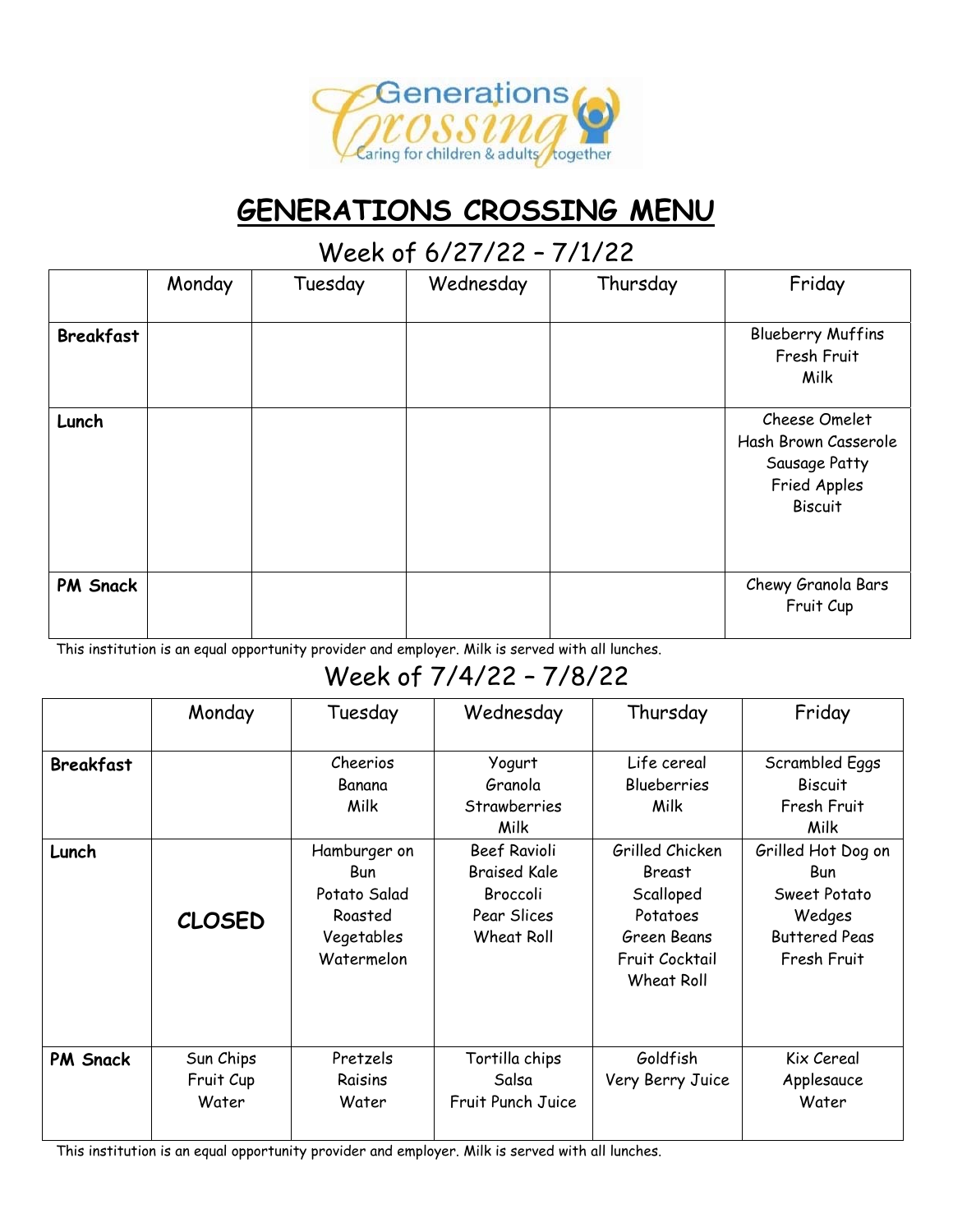

## **GENERATIONS CROSSING MENU**

#### Week of 7/11/22 - 7/15/22

|                  | Monday                                                                        | Tuesday                                                                  | Wednesday                                                   | Thursday                                                                         | Friday                                                                                       |
|------------------|-------------------------------------------------------------------------------|--------------------------------------------------------------------------|-------------------------------------------------------------|----------------------------------------------------------------------------------|----------------------------------------------------------------------------------------------|
| <b>Breakfast</b> | Pancakes<br>Mandarin<br>Oranges<br>Milk                                       | Cheerios<br>Banana<br>Milk                                               | Yogurt<br>Granola<br>Strawberries<br>Milk                   | Life cereal<br><b>Blueberries</b><br>Milk                                        | <b>Blueberry Muffins</b><br>Fresh Fruit<br>Milk                                              |
| Lunch            | Beef Stroganoff<br>Egg Noodles<br>Sliced Carrots<br>Pear Slices<br>Wheat Roll | Chicken Nuggets<br>Pasta Salad<br>Roasted Squash<br>Banana<br>Wheat Roll | Pork BBQ<br>Sandwich<br>Potato Wedges<br>Cole Slaw<br>Apple | Spaghetti W/ Meat<br>Sauce<br>Green Beans<br>Fruit Cocktail<br><b>Breadstick</b> | Grilled Ham &<br>Cheese on Wheat<br>Bread<br><b>Tater Tots</b><br>Cauliflower<br>Fresh Fruit |
| <b>PM Snack</b>  | Teddy Grahams<br>Apple Juice                                                  | Tortilla chips<br>Salsa<br>Fruit Punch Juice                             | Chewy Granola<br>Bars<br>Fruit Cup                          | <b>Wheat Crackers</b><br>Cheese<br>Very Berry Juice                              | Cheez-Its<br>Apple Juice                                                                     |

This institution is an equal opportunity provider and employer. Milk is served with all lunches.

### Week of 7/18/22 - 7/22/22

|                  | Monday                                                   | Tuesday                                                                            | Wednesday                                                                                        | Thursday                                                                                          | Friday                                                                                |
|------------------|----------------------------------------------------------|------------------------------------------------------------------------------------|--------------------------------------------------------------------------------------------------|---------------------------------------------------------------------------------------------------|---------------------------------------------------------------------------------------|
| <b>Breakfast</b> | French Toast<br><b>Sticks</b><br>Applesauce<br>Milk      | Cheerios<br>Banana<br>Milk                                                         | Yogurt<br>Granola<br><b>Strawberries</b><br>Milk                                                 | Life cereal<br><b>Blueberries</b><br>Milk                                                         | Blueberry<br><b>Muffins</b><br>Fresh Fruit<br>Milk                                    |
| Lunch            | Pepperoni Pizza<br><b>Tossed Salad</b><br>Corn<br>Orange | Cheeseburger on<br><b>Bun</b><br><b>Steak Fries</b><br>Pea Salad<br>Fruit Cocktail | Chicken Cordon Bleu<br><b>Baked Potato</b><br>Green Beans<br><b>Sliced Peaches</b><br>Wheat Roll | Roast Beef &<br>Gravy<br><b>Mashed Potatoes</b><br>Green Beans<br>Applesauce<br><b>Wheat Roll</b> | <b>BBQ Riblet on</b><br><b>Bun</b><br>Macaroni Salad<br>Sliced Carrots<br>Fresh Fruit |
| <b>PM Snack</b>  | Pretzels<br>Raisins<br>Water                             | Goldfish<br>Apple Juice                                                            | Tortilla chips<br>Salsa<br>Very Berry Juice                                                      | Kix Cereal<br>Applesauce<br>Water                                                                 | Granola Bar<br>Fruit Cup                                                              |

This institution is an equal opportunity provider and employer. Milk is served with all lunches.